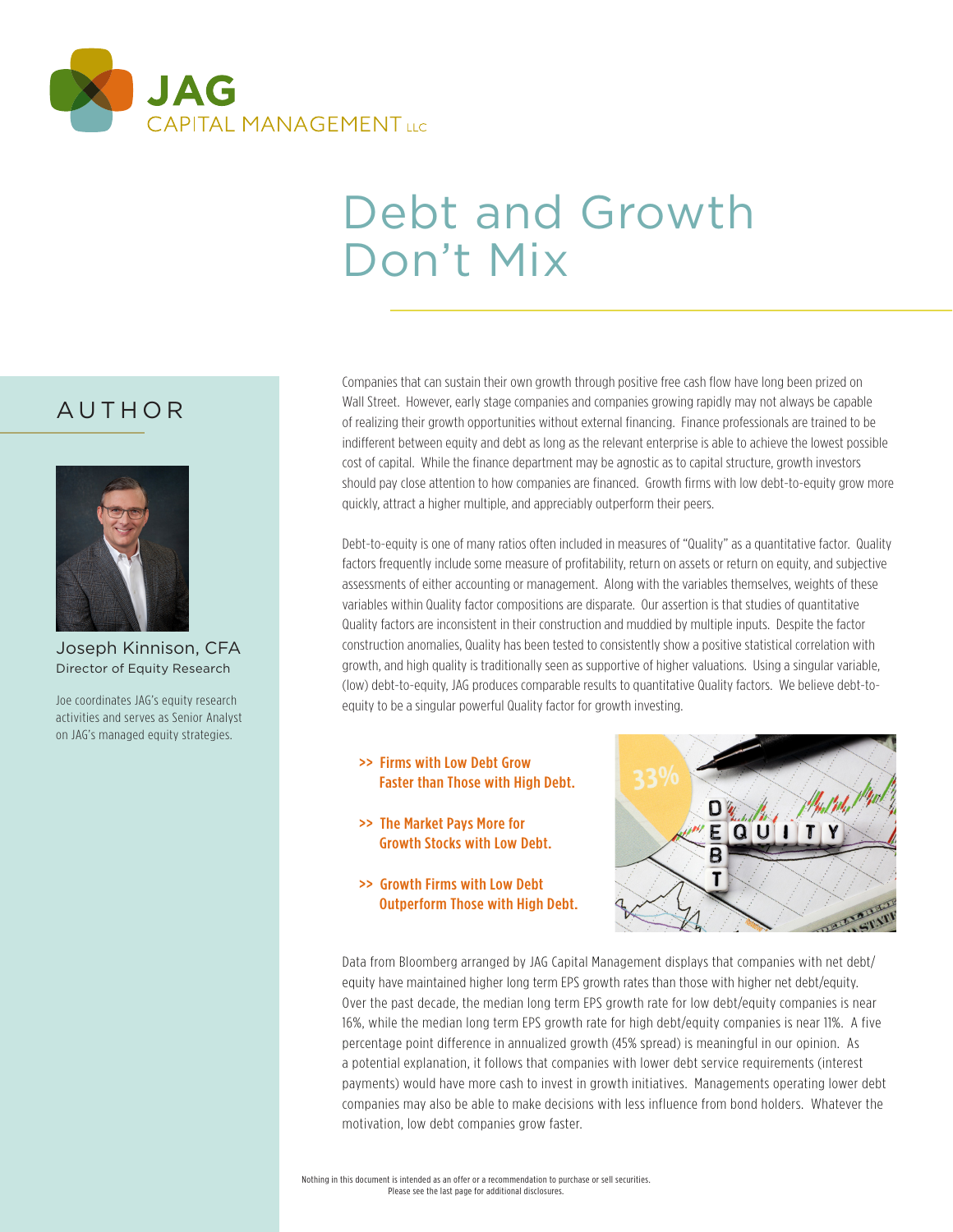#### **Bloomberg Estimated Long Term EPS Growth Rate Low Net Debt / Equity** (blue bars) **vs. High Net Debt / Equity** (orange bars)



While low debt/equity companies have grown at a sustainably higher rate than high debt/equity companies for a decade, the market has recognized that fundamental difference more recently. After four years of parity crossing the turn of the decade, the price-to-earnings ratio (PE) that the market has afforded low debt/ equity companies has expanded for the past six years. In the most recent full year, investors paid almost 53 times earnings for low debt growers compared to just over 17 times earnings for high debt growth index constituents. Low debt exposed growth companies are increasingly highly valued by the stock market. This phenomenon is not an intuitive one as interest rates have declined over that six year time period. Lower interest expense would lead to higher earnings for high debt/equity companies, yet market participants have coalesced to pay less for low interest rate enhanced earnings. In our research, the market does pay more for "quality" as measured by low debt/equity, and the premium for quality is increasing in recent years.



#### **Bloomberg Estimated Forward Twelve Months P/E Ratio Low Net Debt / Equity** (blue bars) **vs. High Net Debt / Equity** (orange bars)

Source: Bloomberg, JAG Capital Management



2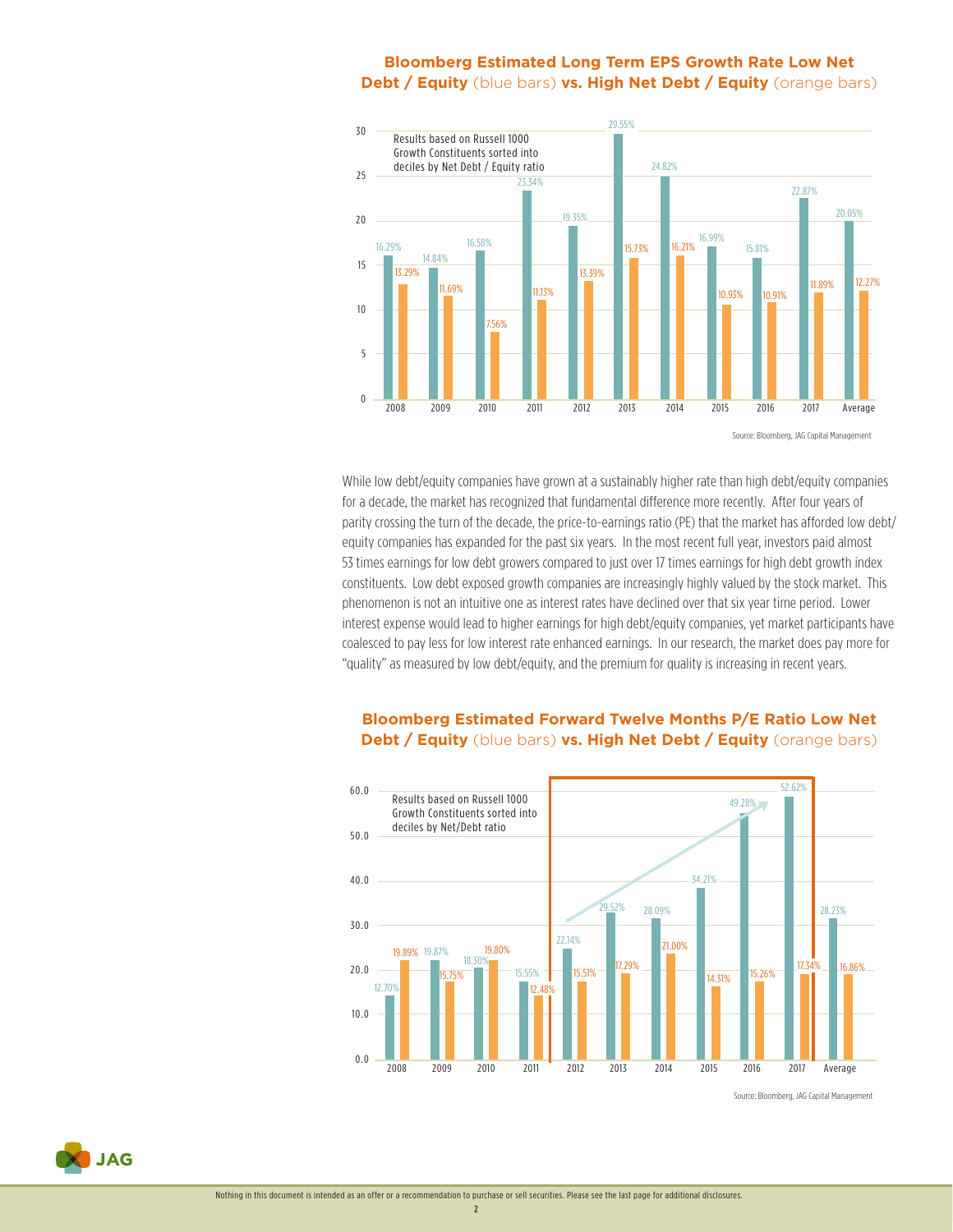Since low debt companies, on average, grow faster than their peers and they attract higher multiples than their peers, it may come as little surprise that the low net debt/equity growth stocks outperform their peers. The cumulative magnitude of the performance difference over 23 years is significant, 17.1% annualized for low debt growth as compared to 7.5% annualized for high debt growth. The frequency is also significant as low debt growth stocks beat-out high debt growth stocks in 19 of the 23 years measured. Growth stocks with low net debt/equity decidedly outperform their high net debt/equity counterparts.



#### **Cumulative Return for Russell 1000 Growth Firms with Low Net Debt / Equity\*** (blue line) **vs. High Net Debt / Equity** (orange line)

\*Low Net Debt / Equity = Russell 1000 Growth constituents in top decile (D1) when sorted by net debt / equity \*High Net Debt / Equity = Russell 1000 Growth constituents in bottom decile (D10) when sorted by net debt / equity

Source: Bloomberg, JAG Capital Management

## Powerful Singular Quality Factor For Growth Stocks

JAG Capital Management utilizes a factor model as a tool for investment decision making. Debt-to-equity has been a factor for many years, and our statistical back-tests further confirm the data charted above, that it is a strong, singular quality factor. Moreover, debt/equity has proven to be one of our best performing factor model inputs over time. We weight it appropriately. Low debt/equity growth companies grow faster, attract higher multiples, and perform better than peers. Not only that, those same companies may have lower risk.

3